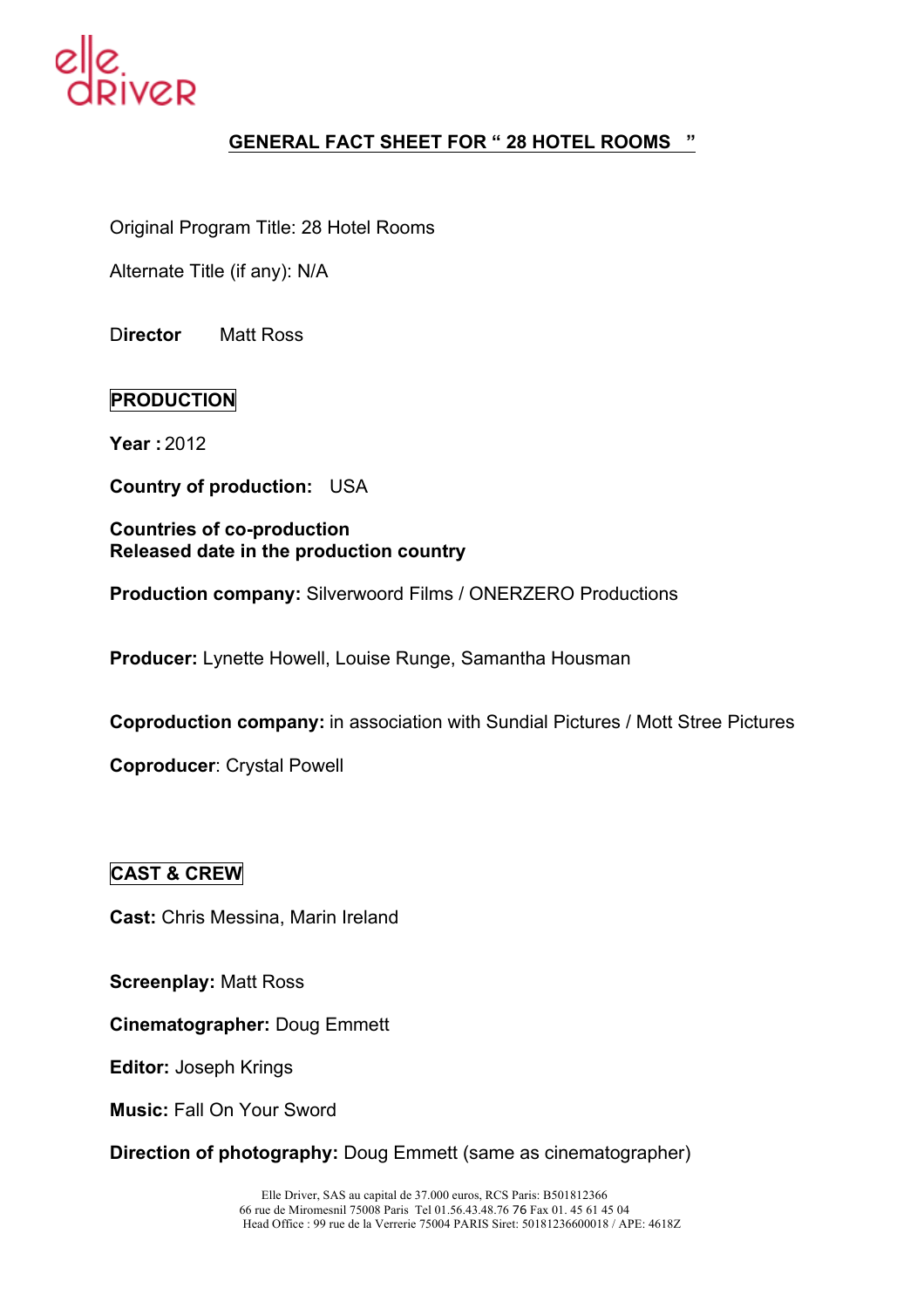**Picture editing:** Joseph Krings (same as editor) **Set designer:** N/A **Sound editing:** Steven Iba **Costume Designer** : Julia Caston, Jamie Bresnan **Special effects:** N/A

# **PREVIOUS FESTIVALS**

**Festival selections:** Sundance

**Prizes awarded**

**Language of Original Version**: English

## **TECHNICAL INFORMATION**

Color or B&W? Main & End Titles Over Black or on Image*? Color. Titles over black.*

Are there any scenes within film with text on image ? *No all over black*.

Shot on Film or Digital? *Digital* 

Has Digital Internegative been created? *Not at this time*

Have jpeg 2000 files suitable for digital prints been created? *In process of completing*

Number of Reels: 5 Length of Film in Feet or metres: *7380*

Length of each Reel in metres

35 mm? Running Time in Minutes: Film Stock Used (Kodak, etc.): *82*

Origianl shooting Aspect Ratio: *1.85* Theatrical aspect screening ratio: 1.85

Super 35? NO If Yes, Common Center or Top?

Sound systems on final prints. LTRT, 5.1

Dolby Digital 5.1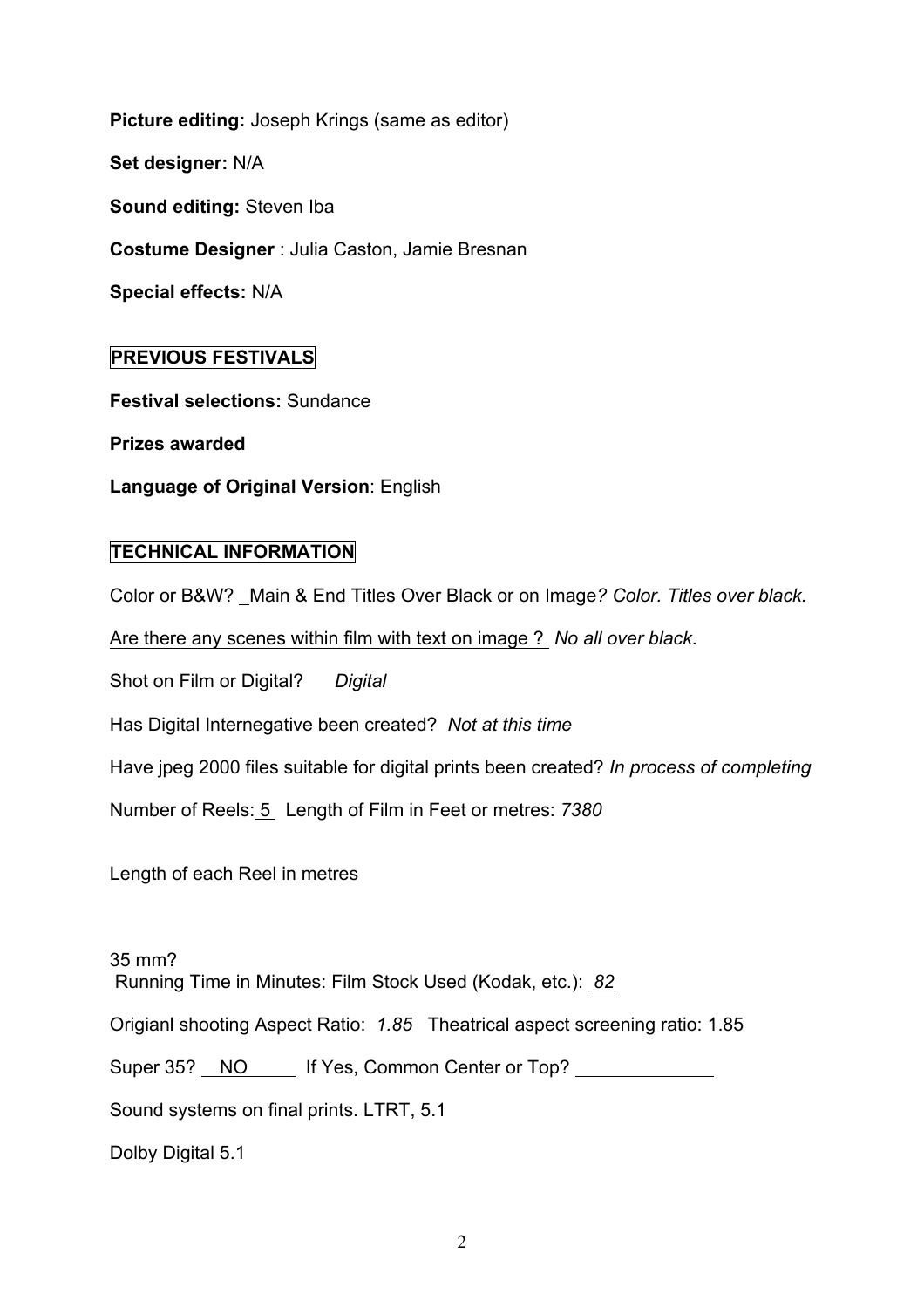# **CATALOGUE INFO**

#### **Director's biography:**

Matt Ross graduated from The Juilliard School and briefly studied film at NYU.

He has made four short films, including "The Language of Love" which premiered at Sundance in 1997, played in dozens of international film festivals that same year and won the Special Recognition Award at the Aspen Shortsfest.

28 HOTEL ROOMS is his first feature.

#### **Synopsis:**

While traveling for work in a city far from their homes, a novelist and a corporate accountant find themselves in bed together. Although she's married, and he's seeing someone, their intense attraction turns a one-night stand into an unexpected relationship and a respite from the obligations of daily life. Through a series of moments—some profound, some silly, some intensely intimate—we see a portrait of an evolving relationship that could become the most significant one of their lives.

Chris Messina and Marin Ireland turn in outstanding performances. Each exhibits a vulnerability and emotional honesty that allows the audience to connect intensely with the two characters and every moment they share.

28 HOTEL ROOMS is director/screenwriter Matt Ross's first feature, and it is a candid, exquisitely constructed mosaic. The film adeptly illustrates how seemingly inconsequential moments and actions can often mean more than we suspect.

## **Brief comment of the director on the film:**

In writing 28 HOTEL ROOMS, I wanted to make a film about a relationship and thought that a long-term affair would be a fascinating way to frame this. I wanted to follow two people, over time, watch them fall in love, go through changes in their careers and personal lives, the usual ups and downs, and grapple with the beautiful and painful world that they've created for themselves.

But more specifically, I wanted to make something really intimate. And I wanted to do this by coming up with a way of working that I had not experienced personally, but long thought possible.

The genesis of this movie came out of conversations I had with Chris Messina, the male actor in the movie, and one of the Executive Producers. We both loved films that focused on the nuances of relationships, where character was the primary focus and determined the plot, not the other way around.

We also had many discussions about our experiences as actors in film and the accepted norm of how films are usually made in relation to the actor and his/her work. How there is rarely adequate time for exploration and how the whole endeavor is structured so that – rather than being about discovery - an actor is required and expected to deliver a "performance" between action and cut.